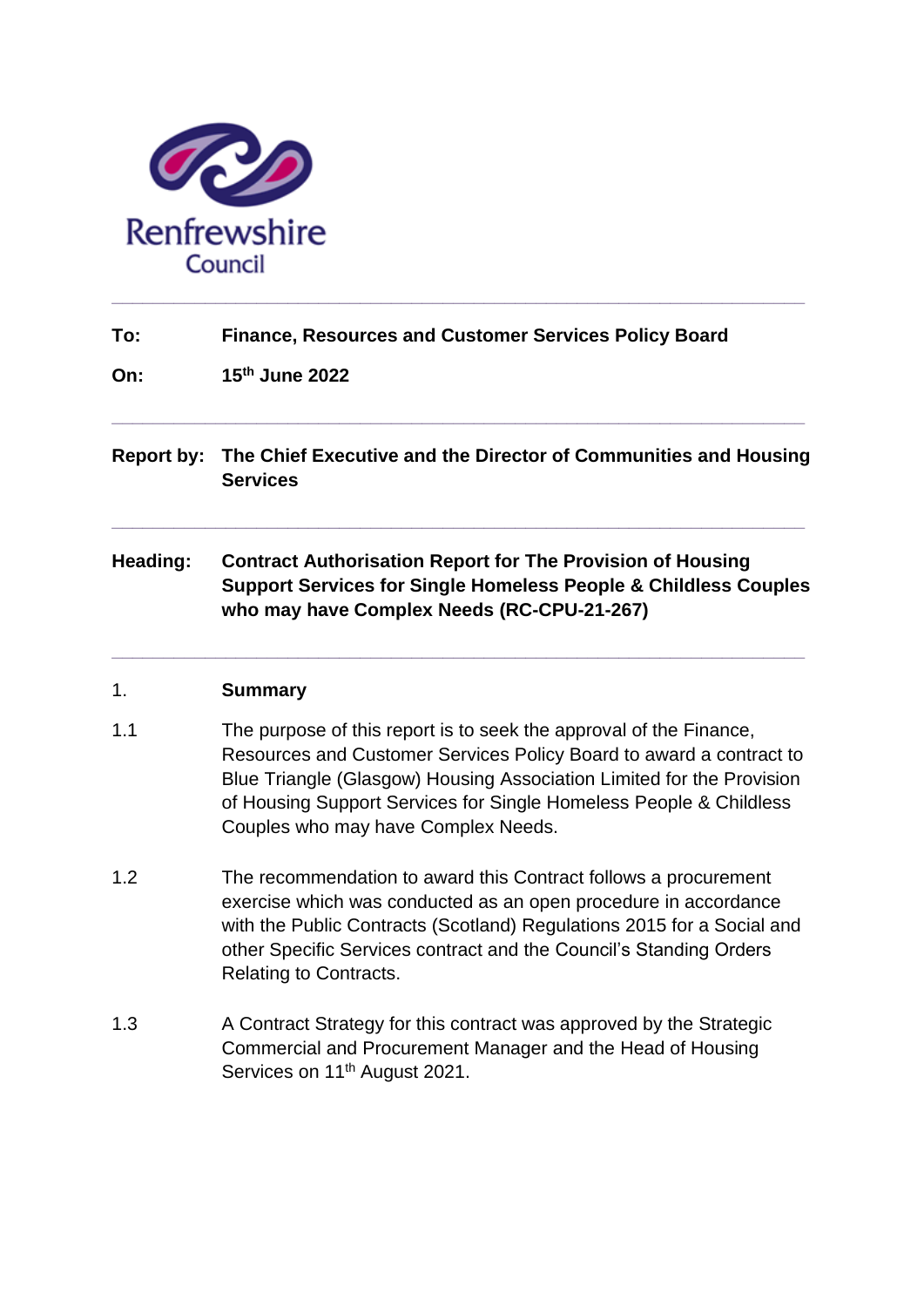## 2. **Recommendations**

2.1 It is recommended that the Finance, Resources and Customer Services Policy Board authorise the Head of Corporate Governance to:

**\_\_\_\_\_\_\_\_\_\_\_\_\_\_\_\_\_\_\_\_\_\_\_\_\_\_\_\_\_\_\_\_\_\_\_\_\_\_\_\_\_\_\_\_\_\_\_\_\_\_\_\_\_\_\_\_\_\_\_\_\_\_\_\_\_\_\_**

- 2.1.1 Award the Contract for the Provision of Housing Support Services for Single Homeless People & Childless Couples who may have Complex Needs to Blue Triangle (Glasgow) Housing Association Limited;
- 2.1.2 Award the Contract for a Period of 2 years, anticipated to commence on 1<sup>st</sup> October 2022 and end on 30<sup>th</sup> September 2024 with the Council having the option to extend for up to 12 months on two (2) separate occasions. If the maximum extension option is taken up, the anticipated end date will be 30<sup>th</sup> September 2026. The exact dates will be confirmed in the Council's Letter of Acceptance; and
- 2.1.3 To award the Contract up to a maximum value of £799,984 excluding VAT for the entire contract period (£199,996 per annum).

### 3. **Background**

3.1 This new contract will replace an existing contract that is due to expire on 30th September 2022.

\_\_\_\_\_\_\_\_\_\_\_\_\_\_\_\_\_\_\_\_\_\_\_\_\_\_\_\_\_\_\_\_\_\_\_\_\_\_\_\_\_\_\_\_\_\_\_\_\_\_\_\_\_\_\_\_\_

- 3.2 The contract is for the provision of a housing support service primarily for single homeless people or childless couples who may have complex needs, residing in supported interim accommodation. The service will be provided from accommodation in Abercorn Street, Paisley. The Provider will also deliver a Housing Management Service for the accommodation at the premises, which does not form part of this contract.
- 3.3 The main aim of the Contract is to support people living in interim accommodation and to support their transition to move on, maintain and manage their settled accommodation. The service will be focussed on the specific needs of the person and based on the individual's personal plan for support. The service will be accessible seven days a week, 24 hours per day and will deliver the following:-
	- A model of support that is open, responsive, needs-led and positively integrates with the wider health and social care system;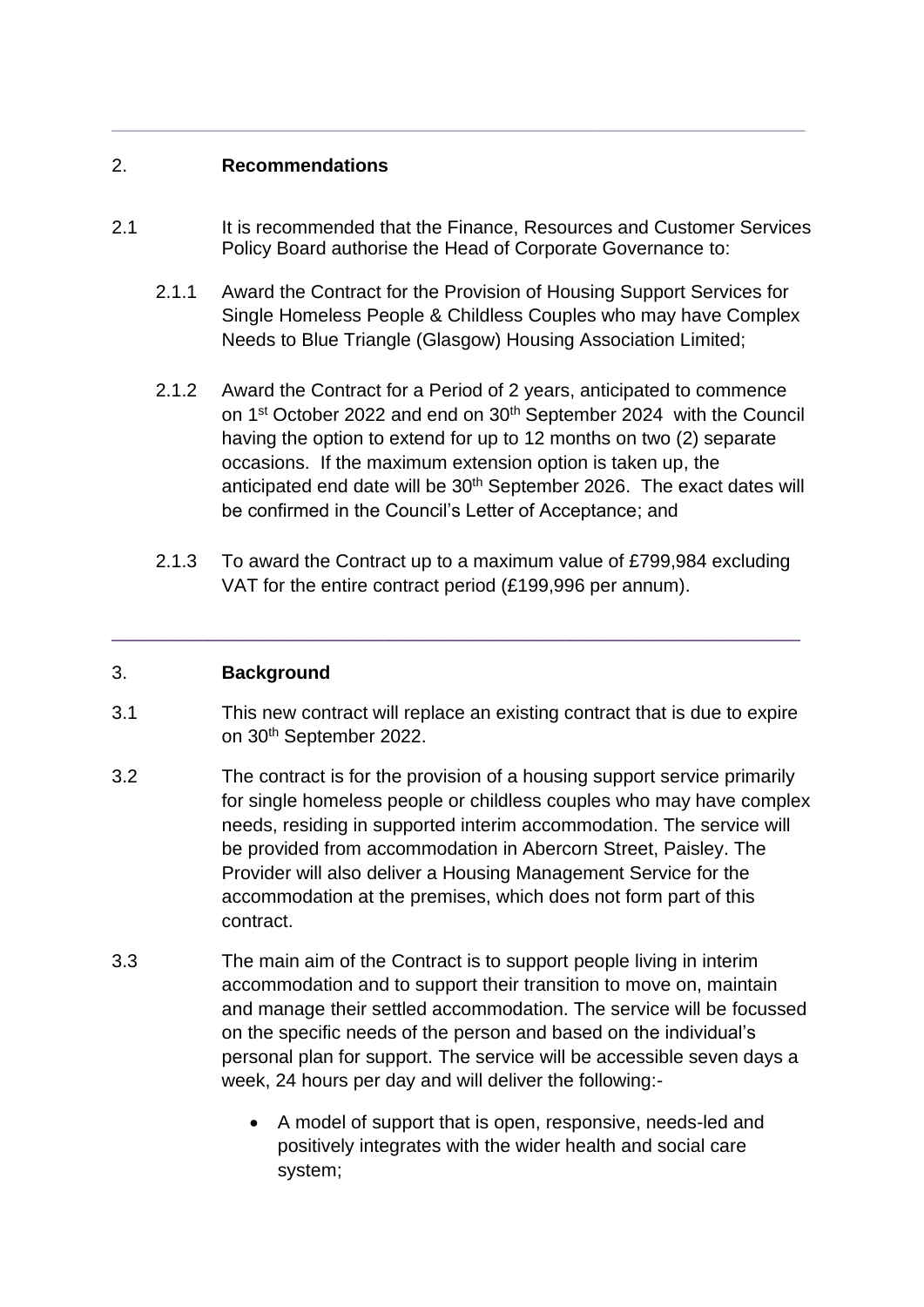- The facilitation and active engagement of clients by working in partnership with support agencies such as Invest in Renfrewshire, Engage Renfrewshire and the local Health and Social Care Partnership; and
- Focus on a best practice approach to deliver improved levels of positive resettlement and tenancy sustainment.
- 3.4 The procurement process for this Contract was conducted as an open procedure in accordance with the Public Contracts (Scotland) Regulations 2015 for a Social and other Specific Services contract and the Council's Standing Orders Relating to Contracts.
- 3.5 A Prior Information Notice was despatched via the Public Contracts Scotland portal and published on Find a Tender Service (FTS) on 24<sup>th</sup> December 2021, inviting interested providers to attend market engagement sessions with the Council in January 2022.
- 3.6 Following this, a Contract Notice was despatched via the Public Contracts Scotland portal and published on FTS on 17th March 2022 with a tender return deadline of 12 noon on 25th April 2022.
- 3.7 During the tender period, eleven (11) economic operators expressed an interest in the tender opportunity and at tender return deadline one (1) response was submitted with a further ten (10) economic operators failing to respond. The tenderer who submitted a tender response is detailed in 3.10 of this report.
- 3.8 In accordance with Standing Order relating to Contracts 11.5, the tender submission was evaluated against a predetermined set of criteria in the form of the Single Procurement Document (SPD) by representatives from Housing Services, Chief Executive's Services, Corporate Procurement Unit, Corporate Risk and Corporate Health and Safety. The tender submission was compliant with the minimum selection criteria set within the SPD and was then evaluated against the published award criteria of 70% Quality and 30% Price.
- 3.9 The tender documentation detailed minimum requirements in relation to insurance provision and health and safety requirements.
- 3.10 The scores relative to the Award Criteria for the tender submission is noted below.

| <b>Tenderer</b>            | <b>Quality Score</b><br>(70%) | <b>Price Score</b><br>$(30\%)$ | <b>Total Score</b><br>$(100\%)$ |
|----------------------------|-------------------------------|--------------------------------|---------------------------------|
| <b>Blue Triangle</b>       | 63.75%                        | 30%                            | 93.75%                          |
| (Glasgow) Housing          |                               |                                |                                 |
| <b>Association Limited</b> |                               |                                |                                 |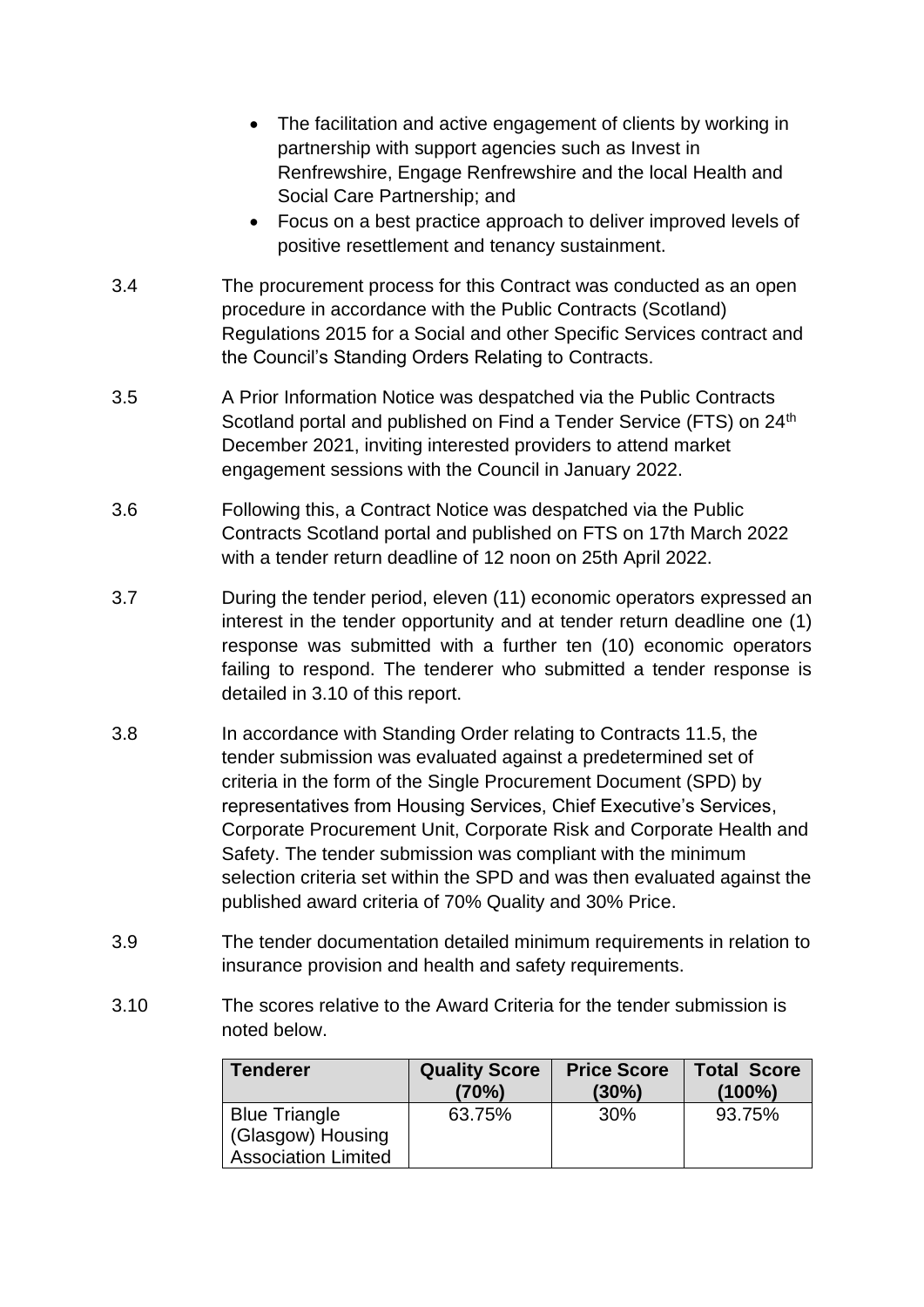- 3.11 The tender submission from Blue Triangle (Glasgow) Housing Association Limited is considered the most economically advantageous with the price offered within the budget available for the service and the Council is satisfied that the tender submission is also of suitable quality to provide the service required.
- 3.12 Community Benefits were requested as part of this procurement process. Blue Triangle (Glasgow) Housing Association Limited has confirmed the following will be delivered as part of the contract:

| <b>Community Benefit</b>          | <b>Number Offered</b> |
|-----------------------------------|-----------------------|
| Job for someone who is unemployed |                       |
| SVQ's                             |                       |
| Industry skill transfer to school |                       |

# **Implications of the Report**

1. **Financial** *-* Using Dun & Bradstreet, the financial status of Blue Triangle (Glasgow) Housing Association Limited was assessed which confirmed that the organisation satisfied the Council's requirements in relation to financial stability.

**\_\_\_\_\_\_\_\_\_\_\_\_\_\_\_\_\_\_\_\_\_\_\_\_\_\_\_\_\_\_\_\_\_\_\_\_\_\_\_\_\_\_\_\_\_\_\_\_\_\_\_\_\_\_\_\_\_\_\_\_\_\_\_\_\_\_\_**

2. **HR & Organisational Development** – None.

### 3. **Community/Council Planning –**

- **Our Renfrewshire is thriving** Maximising economic growth, which is inclusive and sustainable - Equipping people with the skills and pathways to access opportunities.
- **Our Renfrewshire is well** Supporting the wellness and resilience of our citizens and communities - Promoting wellbeing and good mental health and developing strong community-based services that respond to local need.
- **Our Renfrewshire is fair** Addressing the inequalities which limit life chances - Tackling health inequalities and narrowing the gaps in healthy life expectancy, reducing drug and alcohol misuse in our communities and ensure that people currently facing disadvantage get access to opportunities to improve their health, skills and income.
- **Our Renfrewshire is safe** Protecting vulnerable people and working together to manage the risk of harm - Protecting vulnerable adults, ensuring they can live safely and independently.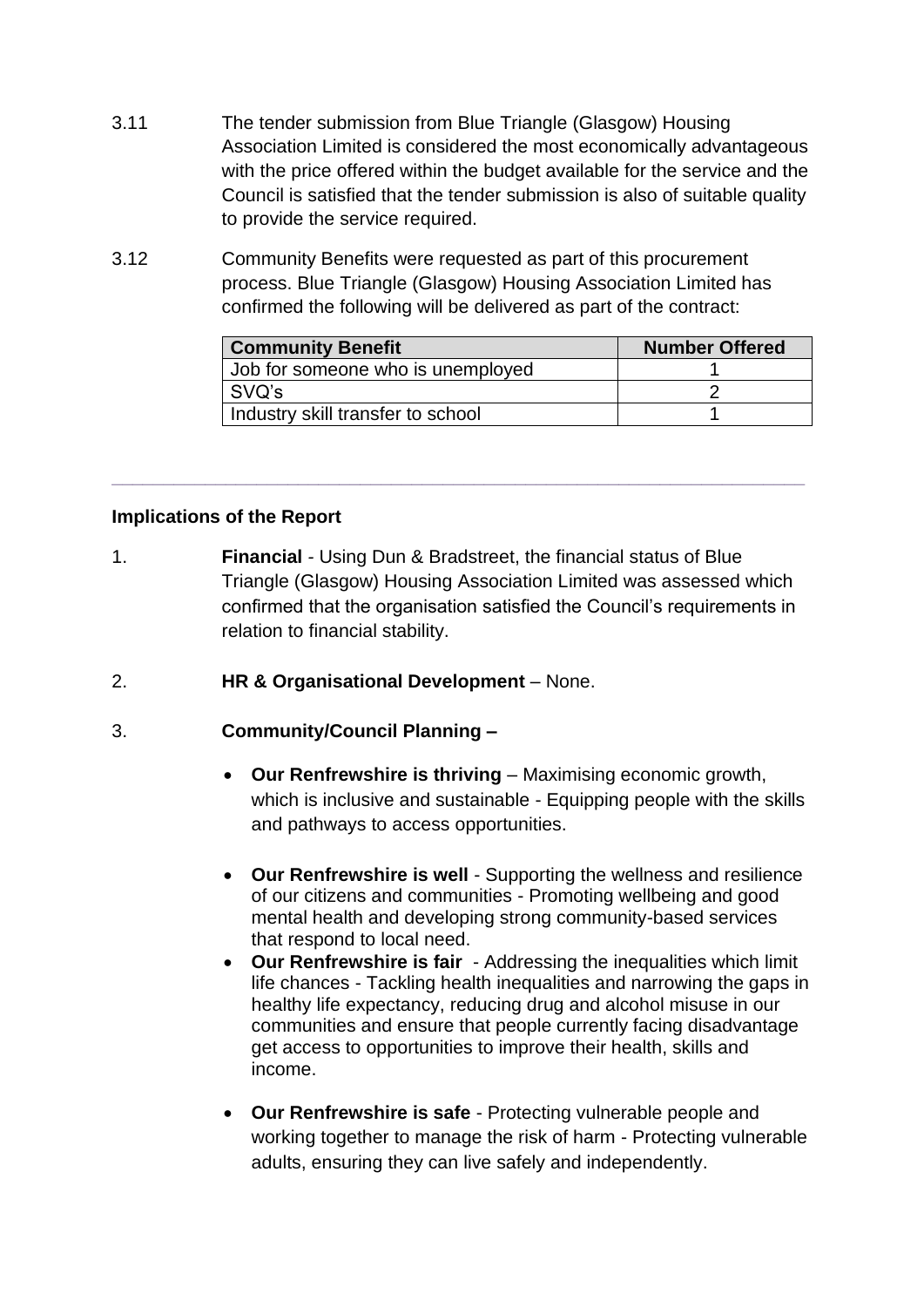- 4. **Legal** *-* This procurement process was conducted as an open procedure in accordance with the Public Contracts (Scotland) Regulations 2015 for a Social and other Specific Services contract and the Council's Standing Orders Relating to Contracts.
- 5. **Property/Assets** None.
- 6. **Information Technology** None.
- 7. **Equality & Human Rights** The Recommendations contained within this report have been assessed in relation to their impact on equalities and human rights. No negative impacts on equality groups or potential for infringement of individuals' human rights have been identified arising from the recommendations contained in the report. If required following implementation, the actual impact of the recommendations and the mitigating actions will be reviewed and monitored, and the results of the assessment will be published on the Council's website.
- 8. **Health & Safety** Blue Triangle (Glasgow) Housing Association Limited Health and Safety submission has been evaluated by Corporate Health and Safety and meets the Council's requirements.
- 9. **Procurement** *–* The procurement procedures outlined within this report shall ensure that the Council meets its statutory requirements in respect of procurement procedures, efficiency and modern Government.
- 10. **Risk** *-* Blue Triangle (Glasgow) Housing Association Limited insurances have been assessed by Renfrewshire Council's Risk Officer and meet the minimum requirements regarding insurable risk.
- 11. **Privacy Impact** *-* The contract contains Renfrewshire Council's General Conditions of Contract data protection provisions. Blue Triangle (Glasgow) Housing Association Limited will be a Data Controller and, as such, have a legal responsibility to comply with Data Protection legislation when collecting, processing and storing personal data to those receiving a service under this contract.
- 12*.* **Cosla Policy Position** No Cosla policy position implications have arisen or are anticipated.
- 13 **Climate Risk** The level of impact associated with provision of this service has been assessed using the Scottish Government Sustainability Test and no climate change implications were noted as part of this Contract.